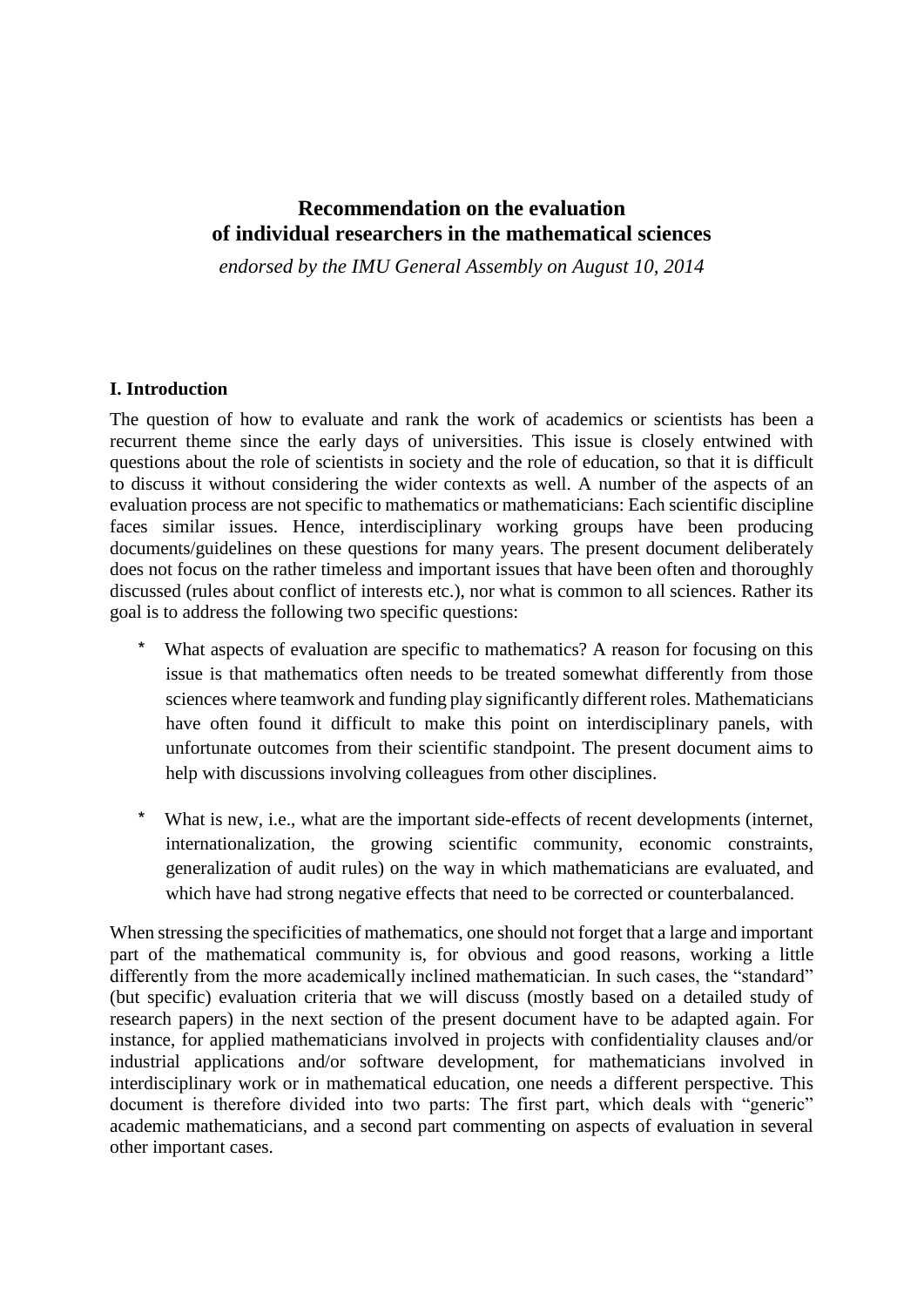**An important preliminary statement:** The evaluation of the performance of an academic is used for many purposes (hiring, promotion, grants etc.) and in most cases the assessment of research activity is only one of many parameters. Many other aspects are essential for a wellfunctioning academic environment, and are important factors to take into account when such decisions are made. **The present document is commenting only on the part of the evaluation dealing with the research activity; in the appendix, we give some examples of other criteria that can be taken into account in the academic evaluation of individuals.** 

# **II. The case of the "generic" academic mathematician.**

#### **Generalities, specificities of mathematics, dangers of semi-automatized evaluations:** Assessment criteria are not universal and uniformity of evaluation criteria is not necessarily a goal. For example:

- \* University systems in different countries are different, and the variety of individuals with different academic backgrounds is part of the richness for our international community.
- \* The evaluation of the work of mathematicians when choosing the recipient of an international prize is not the same as when deciding whom to hire for a junior faculty position.
- \* National communities may seek to take special measures, for example where they perceive potential weaknesses (possibly, a lack of innovation and originality in some areas or a lack of rigour and clarity in others) that they wish to correct, and therefore take them into account when making decisions.

It is standard nowadays for an evaluation committee to examine:

- \* an individual's publication list (including the names of journals; co-authors; the number of published pages);
- \* a research statement in which the individual describes the research in a more general context;
- \* one or several evaluation letters written by specialists, who are supposed to have read the individual's papers.

These specialists may, or may not, belong to the committee, and their contribution is essential. Indeed, a proper evaluation of the significance of research papers requires a close examination by an expert who is actually able to understand them. The use of semi-automatized quantitative evaluations based on journal factors can easily lead to mistakes. At first glance these methods look objective, scientific, and not subject to manipulation or controversy. However this is not so, and they can have some very negative side-effects:

\* High-level research is driven by originality, invention and risks (one starts an ambitious project without any guarantee of success). All these aspects would be penalized by a standardized evaluation based on bibliometric data alone.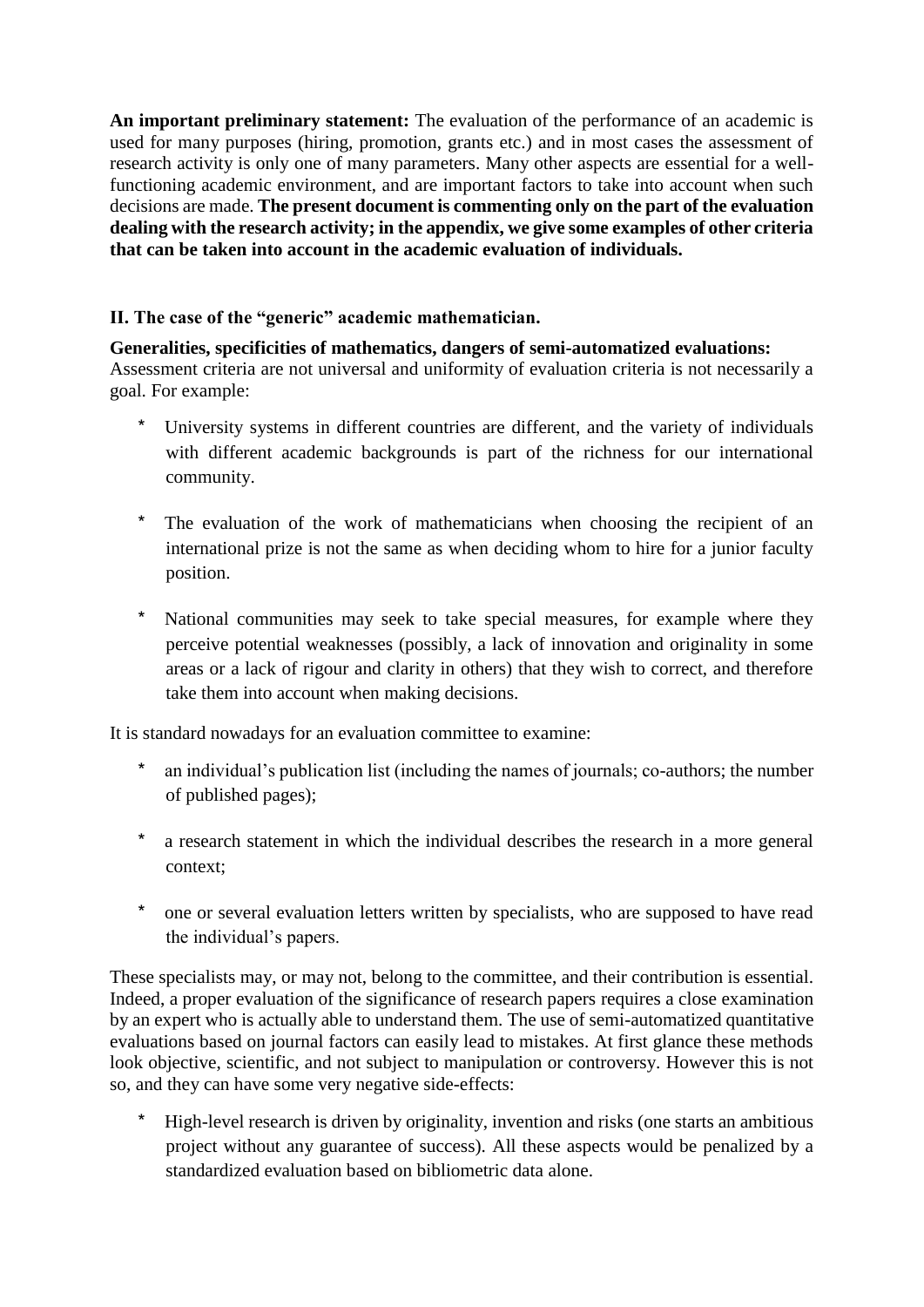- \* Bibliometric evaluation leads to an increase in the number of published papers, because it favours publication of series of papers where results are improved step by step. For the sake of mathematics research in general, it is more important that papers are wellwritten and in final form. One highly innovative paper is usually more important in the long run for our community than ten technical but routine papers, regardless of the journal in which they are published. In fact, prepublication servers should make it possible nowadays to post prepublications that are not submitted to publications, but will be incorporated in a longer/cleaner/more definite paper that will be published later.
- \* Impact factors: It is not uninteresting to look at the data that measures how much a given paper has been cited by other papers (such data is made available by the mathematical community itself, for instance by the AMS in MathSciNet), but a lot of care is needed when handling it. First, some fields of mathematics tend to publish many more papers than others, so that one cannot compare such data for a person working in one field (say, category theory) with someone working in another (e.g., biostatistics). Second, it is very easy to artificially create a blow-up of bibliometric data (for instance by crossreferencing etc.) and to manipulate impact factors.

It is therefore important to encourage mathematicians who serve on panels to explain to scientists of other disciplines that bibliometric evaluation is particularly inappropriate for mathematicians. We hope that the present document can help in making this point. It is worth stressing that mathematicians are not advocating that other sciences should change their specific evaluation criteria; IMU does not claim that it knows the best way to evaluate chemists or economists. The conclusion of this paragraph is the following somewhat obvious statement, which is the core of the present document:

#### *Nothing (and in particular no semi-automatized pseudo-scientific evaluation that involves numbers or data) can replace evaluation by an individual who actually understands what he/she is evaluating. Furthermore, tools such as impact factors are clearly not helpful or relevant in the context of mathematical research.*

It might look tempting to produce alternative bibliometric tools (keeping in mind that most impact factors are produced by commercial companies for whom it is a business), but this is not something that IMU wishes to be involved with, given the intrinsic negative side-effects of such tools.

## **The "audit" philosophy and science, explosion of evaluation activities.**

The role of "evaluation" has become more and more important in recent decades. The concept of "auditing", probably first developed in a business context (accounting and then management), has now permeated many parts of Western societies. It is based on the belief that uniform, comparable, objective, evaluations of almost anything, people, organizations, companies, products etc., are possible. In particular, many funding bodies are now so convinced of the importance and universality of the evaluation of scientific activities that they tend to insist on using their evaluation rules, often based on semi-automatized "objective" criteria such as Key Performance Indicators (KPI), even though most experts agree on the fact that these methods are not well-adapted to science in general, and to mathematics in particular.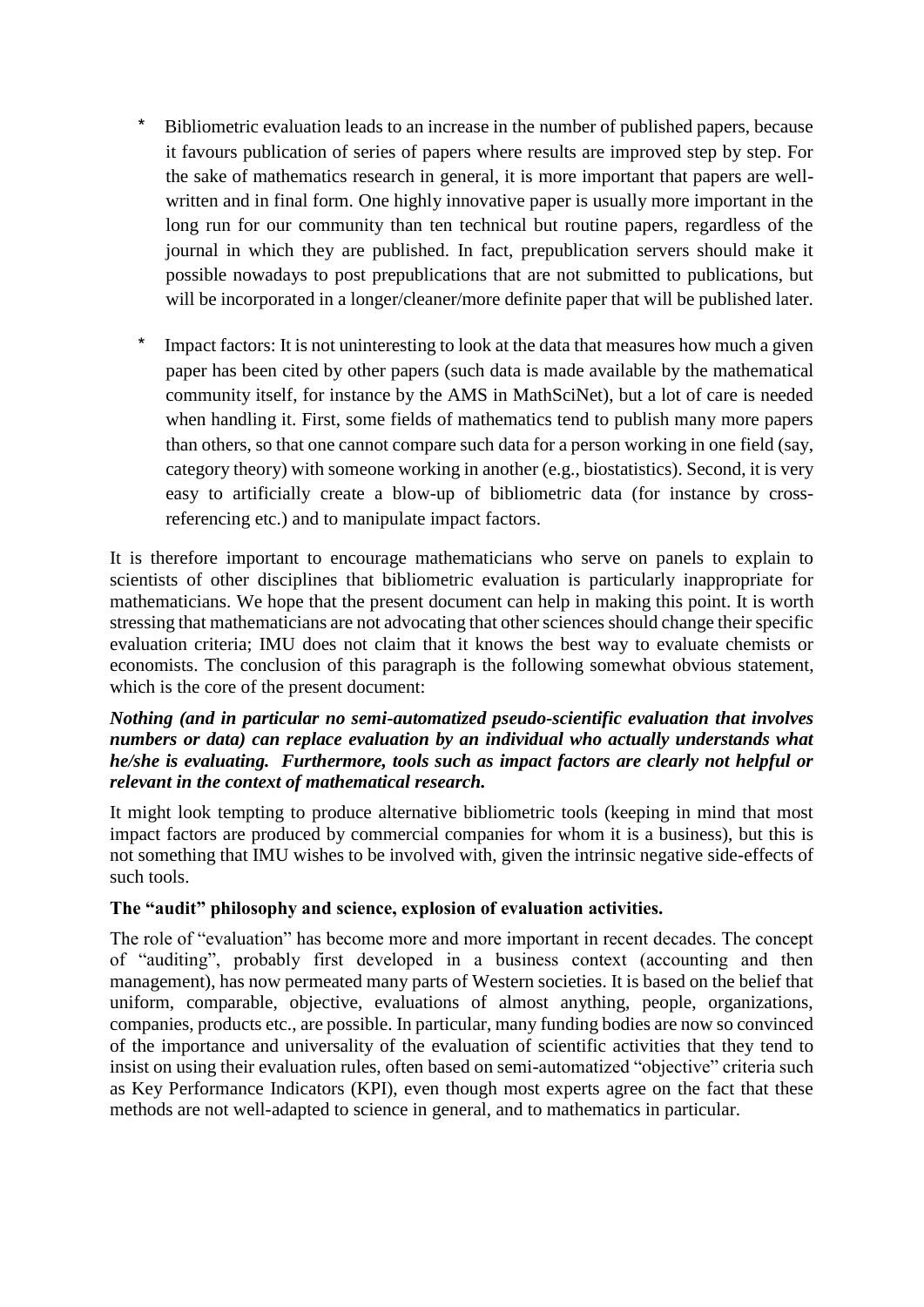Another negative side effect of this "generalized audit philosophy" is the proliferation of evaluation activities, which arise because each layer of decision-making wishes to perform its own evaluation. While it is clear that some level of evaluation activity is useful, and that every active mathematician could in principle devote some of his/her time to evaluation of others' work (this starts with the most important and essential part, which is the refereeing of research papers submitted for publication), it is also essential that they keep as much time as possible free for their own research. The proliferation of evaluation activities is a real danger. Moreover it induces a change in the perspective of scientists themselves, i.e., in the way they do and present their own research. The primary goal of research is not to get a good grading at an evaluation, but to simply make progress in understanding things. Shifting these goals would have again very negative consequences.

#### **Smaller scientific communities.**

How can all scientific communities get access to a sound and sensible evaluation procedure, and in particular to appropriate evaluators? Smaller countries, or those with very heterogeneous research activities, can find it very difficult to obtain reliable and objective information about the level and quality of their research output. The alternative often seems to be a choice between two poor options: rely on the local community (with the obvious danger of self-evaluation and conflict of interests -- clearly to be prohibited), or a semi-automatized bibliometric system as discussed above, which cannot be viewed as a positive long-term way of dealing with this issue. Another solution is certainly desirable.

There may be a case for *creating a supra-national structure* to help in such evaluation activities and it is reasonable to ask whether it is IMU's role to implement such an idea. Arguments in favor include the question "who else?". The main argument against it is that IMU's main goal should be to bring mathematicians together, and not to be a source of tensions that such evaluation activities inevitably create. The dangers that could arise if the IMU gets directly involved in such activities seem to outweigh the benefits.

# **III. Additional specific comments**

## **Multi-disciplinary and industrial mathematics.**

As stated above, the assessment of mathematicians should be based on careful evaluation of their scientific work and not on semi-automatic KPI of any kind. In this paragraph, we draw the attention to special issues arising in the evaluation of mathematicians who are strongly involved in multidisciplinary projects, either in academia or in industry.

Attention is restricted here to mathematicians who have developed novel mathematics *and* used it to solve an applied problem, motivated by challenges from other sciences and industrial (or other) applications. This workflow, modelling-research-development-application, that is of major importance is of a somewhat different nature than the one discussed above. We stress again that work that only involves direct applications of already existing mathematical tools or techniques is not discussed in the present paragraph (this latter type of work can be assessed by the criteria relevant to the applications area only).

Because of the extreme diversity of publication cultures in multidisciplinary projects and in industry, it is even more crucial to base an assessment of this type of research activity on expert evaluation, which can be a very demanding but necessary one. Given the importance of such activities, both in terms of applications as well as for mathematics itself, it is of particular importance to perform this difficult task well.

While the previous general remarks about the evaluation of the mathematical novelty remain true, additional criteria should be used to recognise some additional and specific challenges: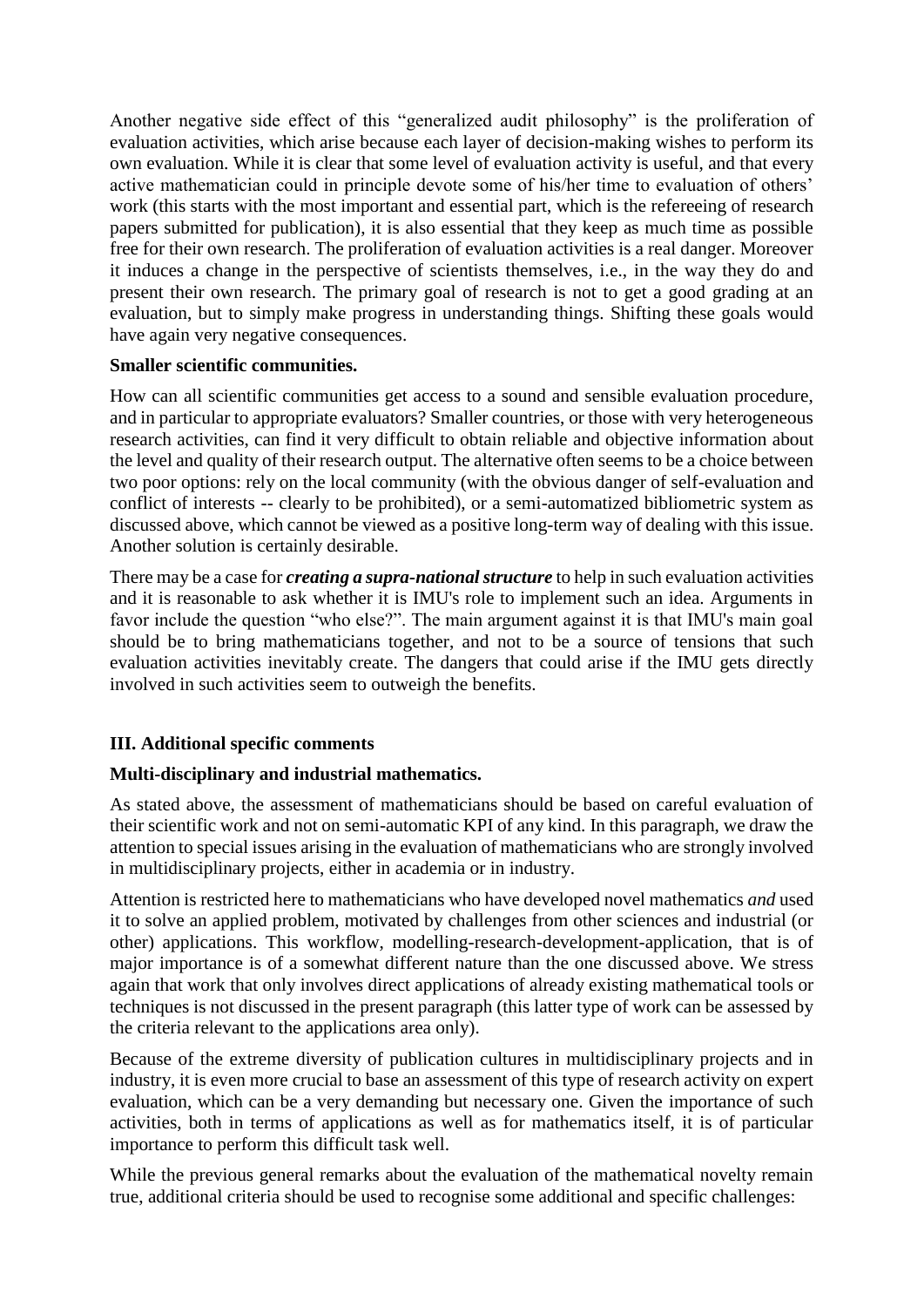- \* The benefit of the mathematical perspective to the community of the "problem owner" is very important. Therefore it is allowable that some lack of complete mathematical details or theoretical importance (not to be confused with lack in rigour or novelty) is compensated for by relevance to the "partner" community, in which other indicators can be significant. For example, in publications in other sciences, the first nominated author has a strong meaning, while the alphabetical order is the tradition in mathematics papers. So to conclude this paragraph: Assessment in such activities can include criteria used in other sciences, but **in addition, not as a substitute,** to the relevance on mathematics itself.
- \* Additional issues arise for mathematicians working in industry or in industrial projects. Here special restrictions may prohibit full publication of the scientific work, either by intellectual property restrictions or (more often) by a lack of time to develop full detailed proofs. Panels or evaluators have of course to take this also into account.
- A related issue is the fact that the "end-product" of such research and development activity is not necessarily a research paper: It can be for instance a software, the development and implementation of which is a very fundamental and time-consuming aspect that can be also of mathematical nature. This example illustrates the variety of possible important contributions that should be taken into account when performing an evaluation.

## **Mathematics Education.**

What follows are some brief comments on the evaluation of researchers in mathematics education. This is a community that is organised very differently from one country to another. For instance, its members are sometimes part of the formal academic/university community, sometimes affiliated to teacher's associations, and sometimes part of the Ministry of Education. Moreover it is a field with a great diversity in aims, foci, methodologies and programmes, ranging from the epistemological analysis of parts of mathematical knowledge to be taught (usually in an academic context), to the design and analysis of a short term classroom experiment (typically involving teachers), to the design and analysis of teacher education programmes, or to large research studies carried out in collaboration with schools. Sensitivities to different categories of students (from low achievers to gifted), or different social and cultural backgrounds, are also factors and require inputs from cognitive and social sciences. All these disciplines are necessary for achieving the ultimate aim, which is to improve the quality of mathematics teaching and learning at all levels.

This area therefore involves some mathematics, but has very significant inputs from all the above-mentioned fields. Hence, evaluating contributions on this topic requires a blend of criteria that are suited to each of these fields.

#### **Appendix: A non-exhaustive list of aspects that can or should be used in evaluation:**

All these familiar aspects of academic life are essential and our community needs them to be performed properly. They can also contribute in indirect, but significant ways to high-level research. Note that this is quite a long list, and that no individual is supposed to tick all boxes (writing computer software does for instance only concern a fraction of the mathematical community, not all researchers have teaching duties, etc.).